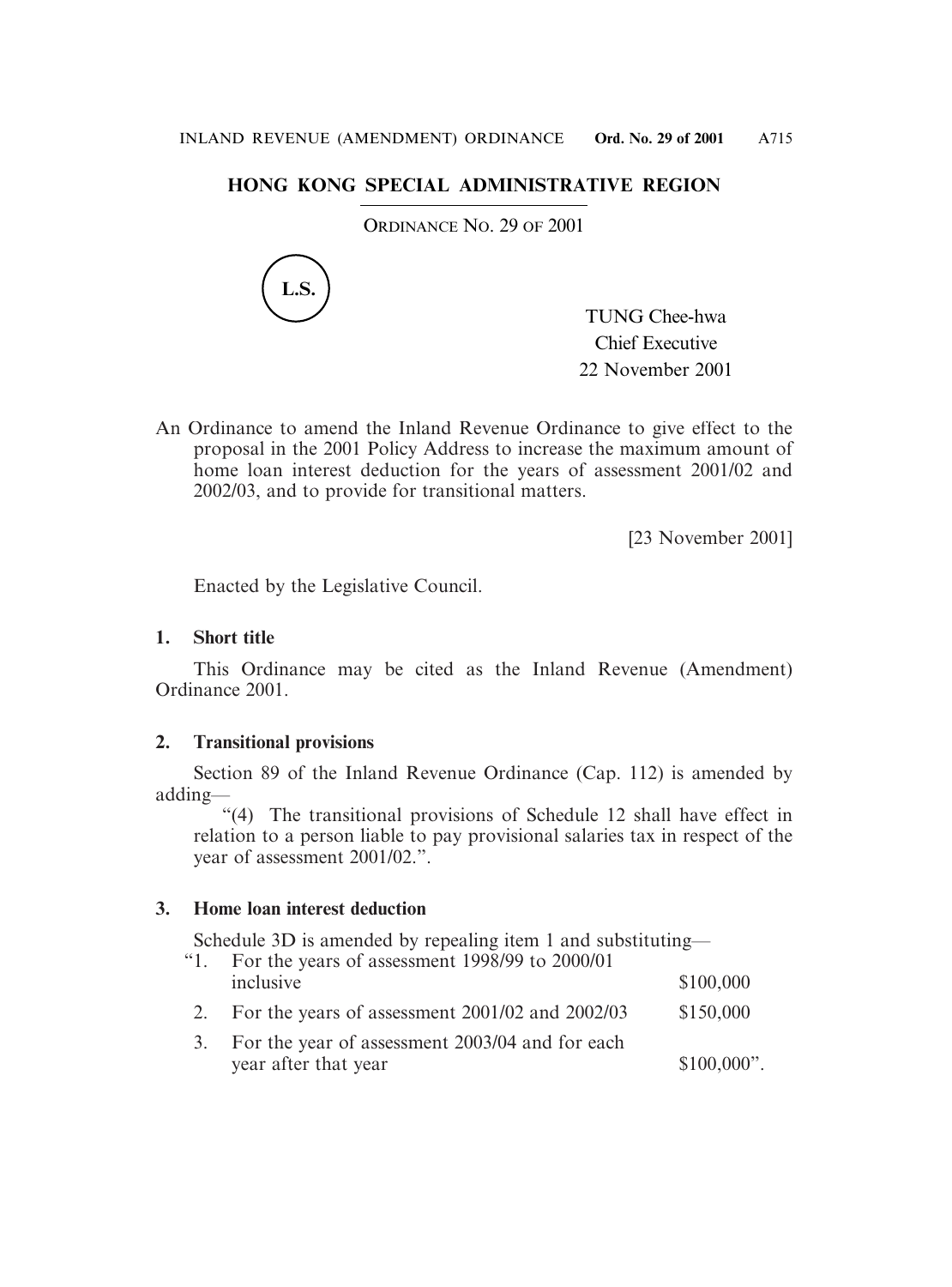## **4. Schedule added**

The following is added—

#### "SCHEDULE 12 [s. 89]

#### TRANSITIONAL PROVISIONS RELATING TO PROVISIONAL SALARIES TAX IN RESPECT OF THE YEAR OF ASSESSMENT 2001/02

1. In this Schedule—

"dwelling" (住宅), "place of residence" (居住地方) and "recognized organization or association" (認可組織或協會) have the respective meanings assigned to them in section 26E(9);

"home loan" (居所貸款), in relation to a person applying under paragraph 2, means a loan of money which is—

- (*a*) applied wholly or partly for the acquisition of a dwelling which—
	- $(i)$  during any period of time in the year of assessment 2001/02 is held by the person as a sole owner, or as a joint tenant or tenant in common; and
	- i(ii) during that period of time is used by the person exclusively or partly as his place of residence; and
- (*b*) secured during that period of time by a mortgage or charge over that dwelling or any other property in Hong Kong;

"home loan interest" (居所貸款利息), in relation to a person applying under paragraph 2, means interest on a home loan which is payable by the person as a sole owner or as a

- joint tenant or tenant in common of the dwelling to which the home loan relates, to— (*a*) the Government;
	- (*b*) a financial institution;
	- (*c*) a credit union registered under the Credit Unions Ordinance (Cap. 119);
	- $(d)$  a money lender licensed under the Money Lenders Ordinance (Cap. 163);
	- (*e*) the Hong Kong Housing Society;
	- (*f*) an employer of the person; or
	- (*g*) any recognized organization or association.

2. Without prejudice to section 63E, where in relation to the year of assessment 2001/02 a person is liable to pay provisional salaries tax, that person may, by notice in writing lodged with the Commissioner not later than—

- (*a*) 28 days before the day by which the provisional salaries tax is to be paid; or
- (*b*) 14 days after the date of the notice for payment of the provisional salaries tax given under section 63C(6),

whichever is the later, apply to have the payment of the whole or part of such tax held over until he is required to pay salaries tax for that year of assessment, on the ground that he has paid or is likely to pay during that year of assessment home loan interest of an amount which exceeds—

- $(i)$  in a case where the dwelling to which the home loan interest relates is held by the person as a sole owner, \$100,000; or
- (ii) in a case where the dwelling to which the home loan interest relates is held by the person otherwise than as a sole owner, the amount calculated in accordance with paragraph 3.
- 3. The amount referred to in paragraph  $2(ii)$  shall be—
	- (*a*) in a case where the dwelling is held by the person as a joint tenant, \$100,000 as divided by the number of joint tenants; or